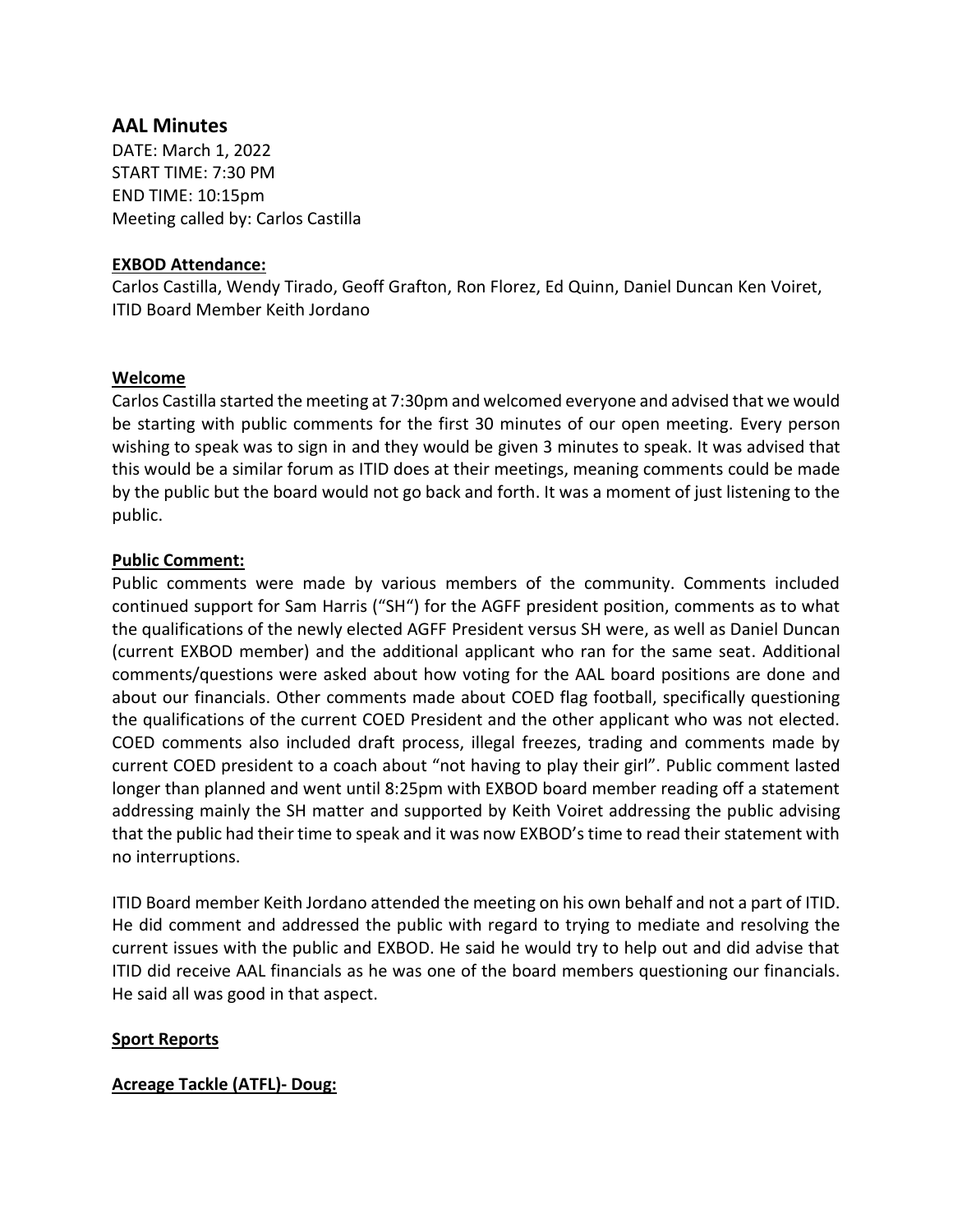Doug advised that they have officially transitioned to Pop Warner rather than just an interleague with local cities (i.e. Boynton Beach, Wellington, etc). Pop Warner would open up more chances for kids to play with other leagues and also the hope of increasing numbers to ATFL. Doug also brought EXBOD options for scoreboards/goal posts to use if given the option to play at the South expansion fields and/or Hamlin. Discussed this as we would like to present the proposals to ITID for a possible purchase or sharing in the cost of this. He would like to open up registrations on 3/7/22 at \$285/per player after confirmation with ITID of fees. Pop Warner registration is currently between \$350-\$360 but he would like to keep costs down this season as they are just beginning with Pop Warner. No non-resident fee will be charged although other local divisions in Pop Warner are doing this. If no directive is given by ITID, they would still like to open their registrations up. They currently bought 36 new helmets and need to refurnish others.

\*Geoff makes motion to accept proposals from Doug regarding goal posts/scoreboards and forward same to ITID for their financial assistance. Daniel 2<sup>nd</sup> the motion. All board members approved motion. No comments and or questions were made thereafter.

## **COED Flag football: Tim Ashurst/Sharon Musgrave**

Tim advised that everything is going well. Pee wee division will be keeping track of scores next week. They have a total of 410 players for this current season. He is working with current board member Chris T. in order to get hoodies for the kids as a league gift to all players. May have to adjust budget to get this done but would really like to do so. Alex, who was also in attendance asked the board for a directive as to any way of controlling smack talking in the pro division. EXBOD Board member Ron suggested the COED board speaking to the referees and having them talk to both pro teams prior to the start of the game and giving them a  $1<sup>st</sup>$  and only warning. Next time would be a flag/15-yard penalty.

During public comments, a parent commented about "illegal freezing and trading". Tim wanted to address these issues. He explained that per the rules, everything was followed to the "T". With regard to the "illegal trading", Sharon addressed this issue as it was her daughter who was the one involved. The original coach for a PRO team could not make it to draft as she was having car issues, therefore COED Board member, Chris T. drafted the team for her. Day after draft, this same coach advised Tim that she would no longer be able to volunteer as a coach. After many attempts, Sharon's husband told her that he would step up but wanted his daughter on his team. Tim reached out to the all the PRO coaches as well as the coach who had his daughter and they all voted to trade his daughter, who was rated a "C" player, to another "C" player. Per a parent who stayed for the duration of our open meeting, she wanted to let Tim and Sharon know that she respects them as people. They thanked her and advised that any parents should come to their board with any issues.

### **AGFF - Sharon:**

Sharon advised that she needs the information for the bank account as she would like to prepare a proposed budget from now. We advised that we need her board's initial minutes, a list of her board members and who the signors would be on the board in order for us to send to PNC Bank.